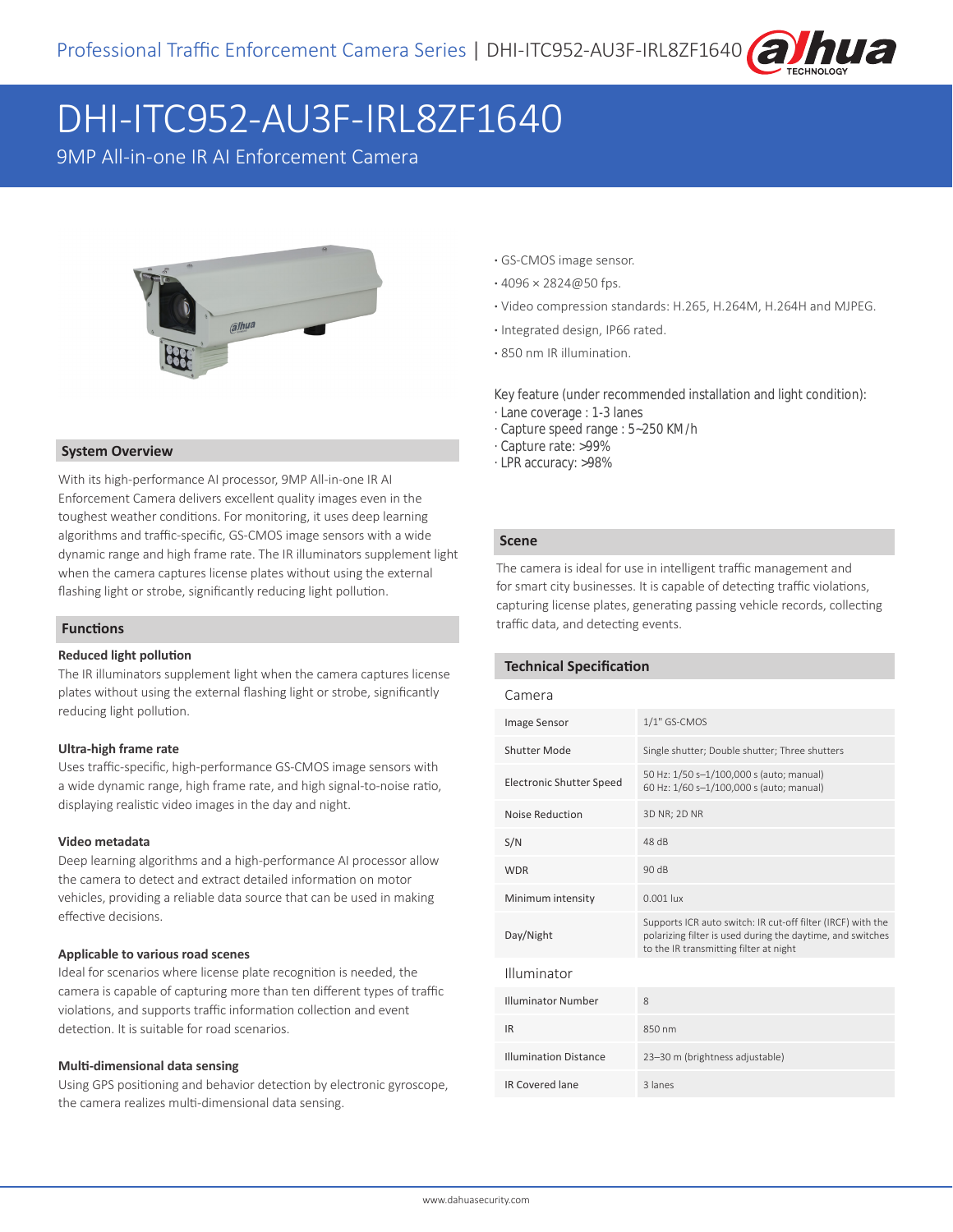# Professional Traffic Enforcement Camera Series | DHI-ITC952-AU3F-IRL8ZF1640

| Lens                                            |                                                                                                                                                                                                                                                                                                                                                                                                                                                                                                                                                                                                                     |  |
|-------------------------------------------------|---------------------------------------------------------------------------------------------------------------------------------------------------------------------------------------------------------------------------------------------------------------------------------------------------------------------------------------------------------------------------------------------------------------------------------------------------------------------------------------------------------------------------------------------------------------------------------------------------------------------|--|
| Lens Type                                       | Motorized vari-focal                                                                                                                                                                                                                                                                                                                                                                                                                                                                                                                                                                                                |  |
| Focal Length                                    | 16 mm-40 mm                                                                                                                                                                                                                                                                                                                                                                                                                                                                                                                                                                                                         |  |
| Max. Aperture                                   | F1.5                                                                                                                                                                                                                                                                                                                                                                                                                                                                                                                                                                                                                |  |
| Aperture Type                                   | P iris                                                                                                                                                                                                                                                                                                                                                                                                                                                                                                                                                                                                              |  |
| Field of View                                   | Horizontal: 21.2°-50.1°<br>Vertical: 14.7°-34.4°<br>Diagonal: 25.3°-60.3°                                                                                                                                                                                                                                                                                                                                                                                                                                                                                                                                           |  |
| Function                                        |                                                                                                                                                                                                                                                                                                                                                                                                                                                                                                                                                                                                                     |  |
| <b>Trigger Mode</b>                             | Video detection; radar                                                                                                                                                                                                                                                                                                                                                                                                                                                                                                                                                                                              |  |
| OSD Overlay                                     | Time, address, lane No., plate, plate color, and more.                                                                                                                                                                                                                                                                                                                                                                                                                                                                                                                                                              |  |
| Alarm Event                                     | Storage full, storage error, external alarm, no storage<br>card, license plate blocklist, illegal access, network<br>disconnection, and IP conflict                                                                                                                                                                                                                                                                                                                                                                                                                                                                 |  |
| <b>Automatic Network</b><br>Replenishment (ANR) | Platform and FTP (TF card is required)                                                                                                                                                                                                                                                                                                                                                                                                                                                                                                                                                                              |  |
| <b>Auto Registration</b>                        | Yes                                                                                                                                                                                                                                                                                                                                                                                                                                                                                                                                                                                                                 |  |
| Intelligence                                    |                                                                                                                                                                                                                                                                                                                                                                                                                                                                                                                                                                                                                     |  |
| <b>Target Detection</b>                         | Motor vehicle; motorcycle                                                                                                                                                                                                                                                                                                                                                                                                                                                                                                                                                                                           |  |
| <b>Face Detection</b>                           | Detects the driver and front-seat passenger of motor<br>vehicles, and motorcycle drivers; extracts face images                                                                                                                                                                                                                                                                                                                                                                                                                                                                                                      |  |
| <b>ANPR</b>                                     | Adopts Dahua developed algorithms to recognize license<br>plate numbers and letters                                                                                                                                                                                                                                                                                                                                                                                                                                                                                                                                 |  |
| Vehicle Type Recognition                        | Vehicle head: Large bus, heavy truck, medium truck,<br>sedan, van, light truck, medium bus, SUV, MPV, and<br>pickup<br>Vehicle tail: SUV, large bus, sedan, light truck, pickup,<br>medium truck, van, and heavy truck                                                                                                                                                                                                                                                                                                                                                                                              |  |
| Vehicle Color Recognition                       | White, pink, black, red, yellow, gray, blue, green, orange,<br>purple, brown, and silver gray (color recognition is not<br>supported during the nighttime)                                                                                                                                                                                                                                                                                                                                                                                                                                                          |  |
| Vehicle logo                                    | Vehicle head mode: Acura, Alfaromeo, Ashokleyland,<br>Astonmartin, Audi, Baic, Bently, Benz, BMW, Buick,<br>BYD, Cadillac, Chery, Chevrolet, Chrysler, Citroen, Dacia,<br>Daihatsu, Datsun, Dodge, DS, Ferrari, Fiat, Force, Ford,<br>Foton, Geely, GMC, Greatwall, Hino, Honda, Hyundai,<br>Infiniti, Isuzu, Iveco, Jac, Jaguar, Jeep, Kia, Kinglong,<br>Land, Lexus, Lifan, Lincoln, Mahindra, MAN, Maserati,<br>Mazda, Mercury, MG, Mini, Mitsubishi, Nissan, Opel,<br>Peugeot, Porsche, Renault, Rollsroyce, Saab, Scania, Seat,<br>Skoda, Smart, Subaru, Suzuki, Tata, Tesla, Toyota, UD,<br>Volkswagen, Volvo |  |
| Motor Vehicle Violation<br>Snapshot             | ANPR mode: Wrong-way driving, speeding, driving slow,<br>crossing the white solid line, crossing the yellow solid<br>line, illegal lane change<br>E-Police mode: Running a red light, wrong-way driving,<br>crossing the white solid line, crossing the yellow solid<br>line, disobeying the lane direction sign, disobeying the<br>direction arrow, illegal left turn, illegal right turn, illegal<br>U-turn (not supported by side-mounted cameras), and<br>crossing the stop line                                                                                                                                |  |
| Motorcycle vehicle<br><b>Violation Capture</b>  | Captures traffic violations including carrying passenger,<br>not wearing helmet, and wrong-way driving                                                                                                                                                                                                                                                                                                                                                                                                                                                                                                              |  |
| <b>Traffic Flow Detection</b>                   | Generates statistics on vehicle flow, queue length,<br>average speed, lane occupancy, and more.                                                                                                                                                                                                                                                                                                                                                                                                                                                                                                                     |  |
| <b>Traffic Event</b>                            | Motor vehicle illegal stopping on the roadway, traffic<br>congestion                                                                                                                                                                                                                                                                                                                                                                                                                                                                                                                                                |  |
| Video                                           |                                                                                                                                                                                                                                                                                                                                                                                                                                                                                                                                                                                                                     |  |
| Video Compression                               | H.265; H.264M; H.264H; MJPEG                                                                                                                                                                                                                                                                                                                                                                                                                                                                                                                                                                                        |  |

| Video Resolution                     | 4096 x 2824; QFHD (3840 x 2160); 1080p (1920 x 1080);<br>UXGA (1600 × 1200); 720p (1280 × 720)                                                                                                             |  |
|--------------------------------------|------------------------------------------------------------------------------------------------------------------------------------------------------------------------------------------------------------|--|
| Video Frame Rate                     | 50 Hz: Maximum 50 fps; default main stream (4096 x<br>2824@25 fps), sub stream (1600 × 1200@25 fps)<br>60 Hz: Maximum 30 fps; default main stream (4096 x<br>2824@25 fps), sub stream (1600 × 1200@25 fps) |  |
| Video Bit Rate                       | H.264: 32 kbps-32768 kbps<br>H.265: 32 kbps-32768 kbps<br>MJPEG: 512 kbps-32768 kbps                                                                                                                       |  |
| <b>Bit Rate Control</b>              | CBR; VBR                                                                                                                                                                                                   |  |
| White Balance                        | Auto/night/custom color temperature                                                                                                                                                                        |  |
| <b>Edge Enhancement</b>              | Yes                                                                                                                                                                                                        |  |
| HLC                                  | Yes                                                                                                                                                                                                        |  |
| BLC                                  | Yes                                                                                                                                                                                                        |  |
| <b>Bad Pixel Correction</b>          | Yes                                                                                                                                                                                                        |  |
| Gain Scope                           | $0 - 100$                                                                                                                                                                                                  |  |
| ımage                                |                                                                                                                                                                                                            |  |
| Composite Image                      | Supports composing 1, 2, 3, or 4 images                                                                                                                                                                    |  |
| <b>Image Resolution</b>              | 4096 (H) × 2824 (V) (OSD black background is not<br>calculated in the pixels)                                                                                                                              |  |
| Image Encoding Format                | JPEG                                                                                                                                                                                                       |  |
| <b>Image Tampering</b><br>Prevention | Watermark and verification are available for videos and<br>images                                                                                                                                          |  |
| Network                              |                                                                                                                                                                                                            |  |
| Network Port                         | 2 RJ-45 Ethernet ports, 10/100/1000 M network<br>transmission                                                                                                                                              |  |
| SDK and API                          | Yes                                                                                                                                                                                                        |  |
| Security                             | Authorized username and password, MAC address<br>binding, HTTPS encryption, and network access control                                                                                                     |  |
| Protocol                             | IPv4; IPv6; HTTP; TCP; IP; UDP; NTP; DHCP                                                                                                                                                                  |  |
| Interoperability                     | ONVIF (Profile S/Profile G/Profile T)                                                                                                                                                                      |  |
| <b>Browser</b>                       | IE: IE 9-IE 11<br>Chrome: Chrome 41 and earlier<br>Firefox: Firefox 49 and earlier<br>Win10 needs to open the browser with administrator<br>rights                                                         |  |
| Positioning                          | <b>GPS</b>                                                                                                                                                                                                 |  |
| Time Synchronization                 | NTP; GPS                                                                                                                                                                                                   |  |
| Port                                 |                                                                                                                                                                                                            |  |
| Storage                              | 1, supports maximum 256 GB TF card local storage                                                                                                                                                           |  |
| Iris Control                         | 1, connects to DC iris or P iris                                                                                                                                                                           |  |
| Focus Control                        | 1, connects to motorized vari-focal lens                                                                                                                                                                   |  |
| Frequency Source Sync                | 1, supports synchronizing the camera with the mains<br>electricity                                                                                                                                         |  |
| Peripheral Light                     | 7, optocoupler signal output (can be configured as<br>flashing light or LED strobe sync output port, frequency<br>adjustable)                                                                              |  |
| USB                                  | 2 USB 2.0 ports                                                                                                                                                                                            |  |
| RS-485                               | 2, connects to devices such as signal detector, strobe,<br>continuous light, and all-in-one illuminator                                                                                                    |  |
|                                      |                                                                                                                                                                                                            |  |